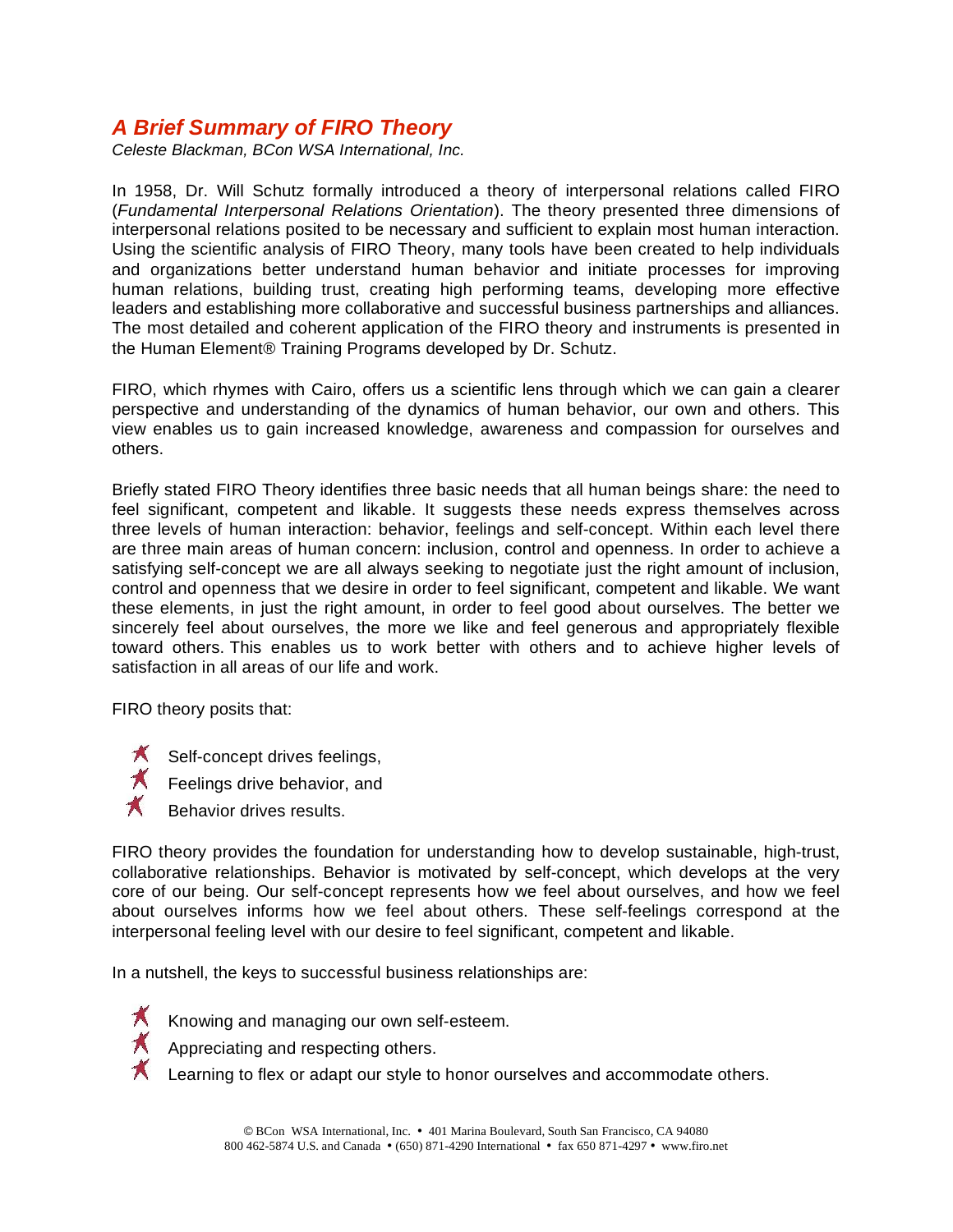

#### **Why Self Matters**

How we feel about ourselves dictates our behaviors and impacts everyone around us. Being productive, creative, innovative, and ethical all evolve from the core of our being. What motivates human behavior is essential for unleashing human potential and productivity.

We relate to each other from our outer layer of behavior. That behavior, however, is motivated by the current state of threat or non-threat experienced by our self-concept. The outside world sees only the behavior but not the vulnerability we may be experiencing at our core. If our outer behavior is manifesting as some form of defensiveness, (blaming, criticizing, ridiculing or attacking), then it is likely that our self-concept is feeling threatened and we perceive some external threat to our self. This sense of danger activates a feeling of fear, causing us to become defensive and a fear-response shows up in our behavior..

W. Edwards Deming, a pioneer in the field of quality control, maintained it would be impossible to achieve success in the workplace without first driving fear out of it. Why? Because he knew that fear in workers inhibits creativity, innovation and commitment to quality, moreover, it fuels dangerous tendencies in its victims, namely sabotage and retaliation. Quality is impossible when people are afraid to tell the truth.

#### **What are we afraid of?**

Internally, we are often misinterpreting the data that has signaled a potential threat in the environment. When someone else is acting in what we perceive to be a threatening manner, his/her behavior may not be intended to attack or hurt us. His/her own internal feeling of threat motivates the behavior*.* Rather than becoming defensive, a more useful approach is to move toward a behavior that invites the other person to feel safe and lowers your own internal reactiveness. Specifically, you can move toward safety and deescalate potentially conflicted situations by leaning how to help yourself and others feel significant, competent and likable.